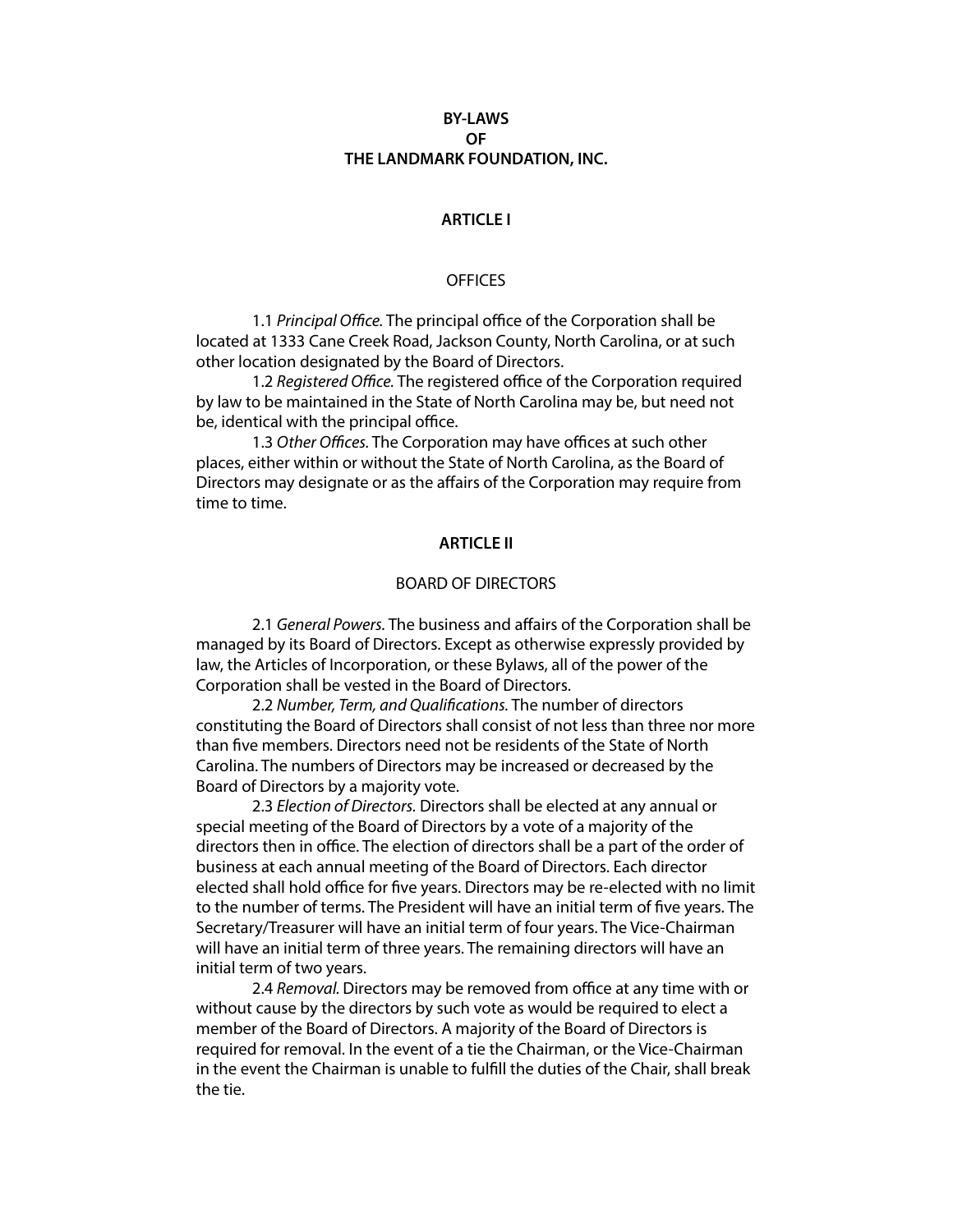2.5 *Vacancies.* Any vacancy occurring in the Board of Directors may be flled by the affirmative vote of a majority of the remaining directors even though less than a quorum, or by the sole remaining director. A director elected to fll a vacancy shall be elected for the unexpired term of his predecessor in office.

 2.6 *Chairman of the Board.* There shall be a Chairman and Vice-Chairman of the Board of Directors elected by the directors from their number at any meeting of the Board of Directors. The Chairman, or in his absence the Vice-Chairman, shall preside at all meetings of the Boards of Directors, and each shall perform such other duties as may be directed by the Board of Directors. The Chairman and Vice-Chairman shall be officers of the Corporation.

 2.7 *Compensation.* The Board of Directors may compensate directors for their services as such and may provide for the payment of any or all expenses incurred by directors in attending regular and special meetings of the Board of Directors. This shall not preclude directors from serving the Corporation in other capacities and receiving compensation for such other services.

#### **ARTICLE III**

## MEETINGS OF DIRECTORS

 3.1 *Annual Meetings.* The annual meeting of the Board of Directors shall be held in November in each year and at such time as properly noticed to the Board of Directors, for the purpose of electing directors and officers of the Corporation and for the transaction of any other business properly before the Board of Directors. A substitute annual meeting may be called by or at the request of the Board of Directors and such meeting shall be designated and treated for all purposes as the annual meeting.

 3.2 *Special Meetings.* Special meetings of the Board of Directors may be called by or at the request of the Chairman or any two directors.

 3.3 *Place of Meetings.* The annual or any special meeting of the Board of Directors may be held at the principal office of the Corporation or at such other place, either within or without the State of North Carolina, as shall be designated in the notice of the meeting or in a waiver of notice of the meeting signed by all the Directors then in office.

 3.4 *Notice of Meetings.* The Secretary shall give notice of each annual meeting of the Board of Directors by mailing such notice to each director at least ten days before the meeting. The Chairman or other persons calling a special meeting of the Board of Directors shall give notice thereof (or cause the Secretary to give notice) by mailing such notice to each director at least three days before the meeting. Unless otherwise indicated in the notice thereof, any and all business may be transacted at a meeting of the Board of Directors, except as otherwise provided by law or these Bylaws.

 3.5 *Waiver of Notice.* Any director may waive notice of any meeting, either before or after the meeting. Written waivers of notice shall be fled by the Secretary with the corporate records or as part of the minutes of the meeting. The attendance by a director at a meeting shall constitute a waiver of notice of such meeting, except where a director attends a meeting for the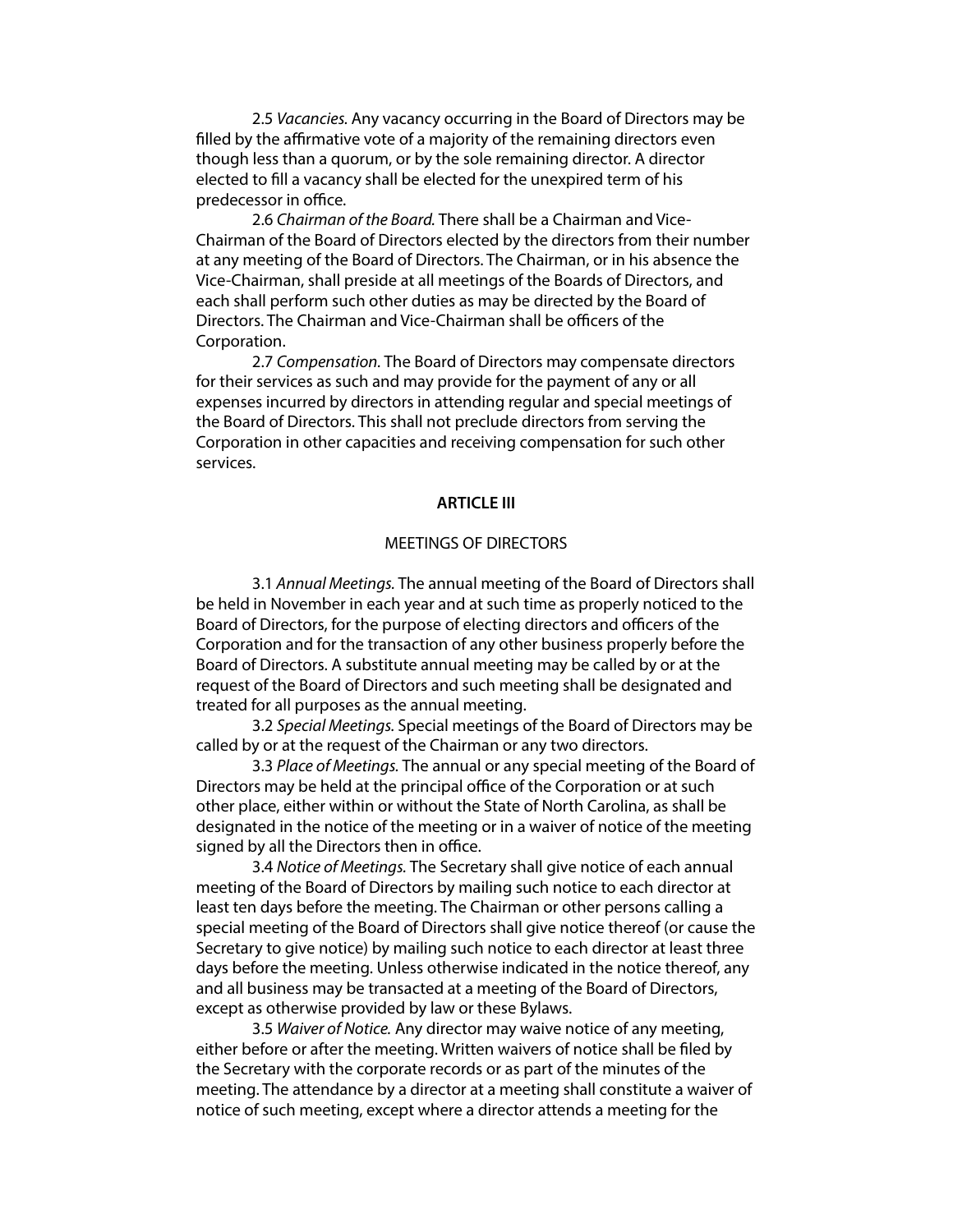express purpose of objecting to the transaction of any business because the meeting is not lawfully called or convened.

 3.6 *Quorum.* A majority of the number of directors fxed by these Bylaws shall constitute a quorum for the transaction of business at any meeting of the Board of Directors.

 3.7 *Manner of Acting.* Except as otherwise provided in these Bylaws, the act of the majority of the directors present at a meeting at which a quorum is present shall be the act of the Board of Directors.

 3.8 *Presumption of Assent.* A director of the Corporation who is present at a meeting of the Board of Directors at which action on any corporate matter is taken shall be presumed to have assented to the action taken unless he objects at the beginning of the meeting, or promptly upon his arrival, to holding it or transacting business at the meeting, or his dissent or abstention from the action is otherwise entered in the minutes of the meeting, or unless he either fles his written dissent to such action with the person acting as the secretary of the meeting before the adjournment thereof or forwards his written dissent by registered mail to the Secretary of the Corporation immediately after the adjournment of the meeting. The right to dissent is not available to a director who voted in favor of such action.

 3.9 *Informal Action by Directors.* Action taken by a majority of Directors if written consent to the action in question is signed by all of the directors and fled with the minutes of the proceedings of the Board of Directors, whether done before or after the action so taken.

 3.10 *Participation by Telephone and/or Technology.* Any one or more directors may participate in a meeting of the Board of Directors by means of a conference telephone or similar communications device that allows all persons participating in the meeting to hear each other. Participation by these means shall be deemed presence in person at the meeting.

## **ARTICLE IV**

## **OFFICERS**

 4.1 *O*ffi*cers of the Corporation.* The officers of the Corporation shall consist of a Chairman, a Vice-Chairman, a President, a Secretary, and a Treasurer. Other officers, including one or more Vice-Presidents (whose seniority and titles, including Executive Vice-Presidents and Senior Vice-Presidents, may be specifed by the Board of Directors. Any two or more offices, except President and Secretary, may be held by the same person. No officer may act in more than one capacity where the actions of two or more officers are required.

 4.2 *Election and Term.* The officers of the Corporation shall be elected by the Board of Directors, and each officer shall hold office until his death, resignation, retirement, removal, or disqualifcation or until his successor shall have been elected and qualifed.

 4.3 *Removal.* Any officer or agent elected or appointed by the Board of Directors may be removed by the Board of Directors whenever in its judgment the best interests of the Corporation will be served thereby. A majority of the Board of Directors is required for removal. In the event of a tie the Chairman, or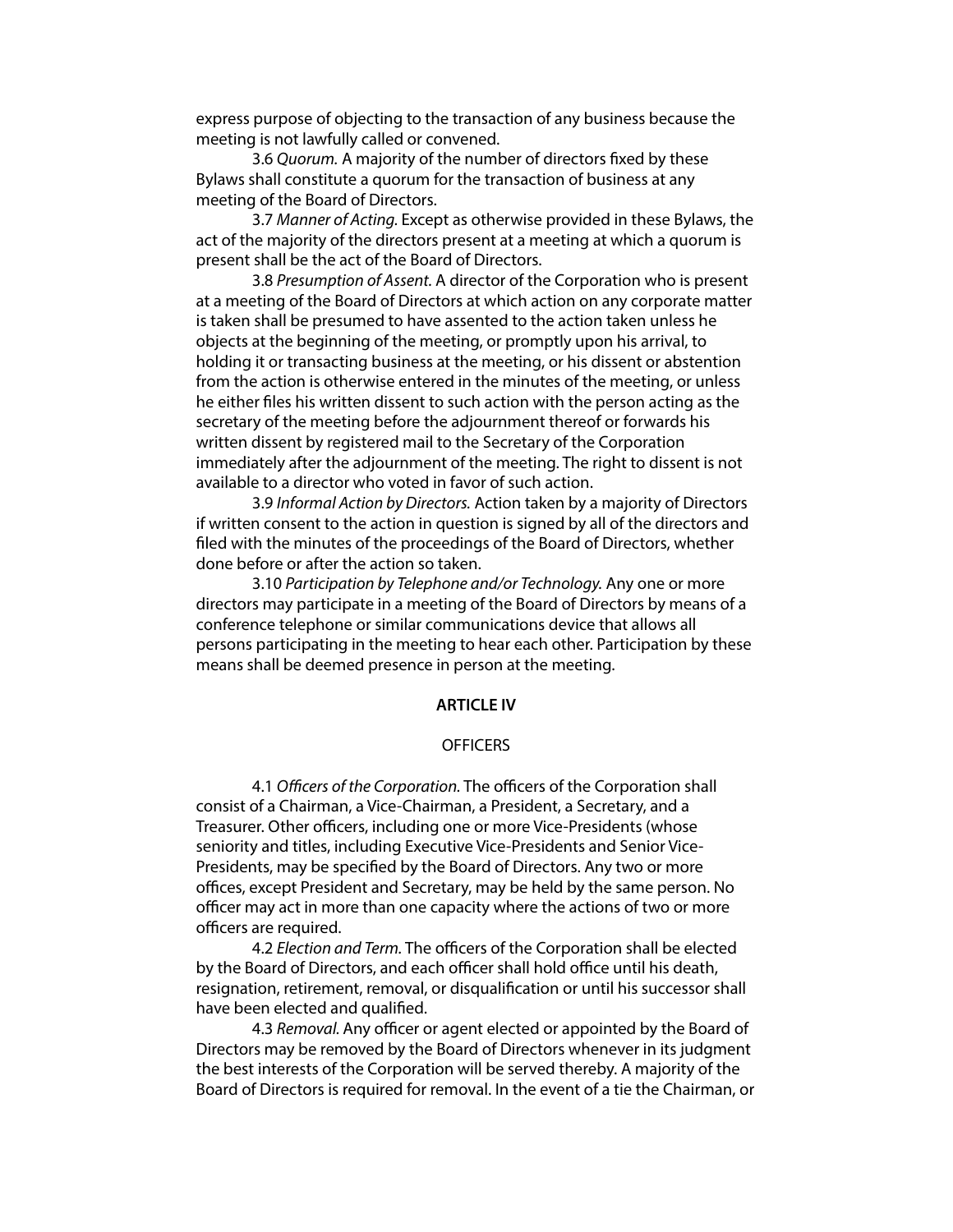the Vice-Chairman in the event the Chairman is unable to fulfll the duties of the Chair, shall break the tie.

 4.4 *President.* The President shall be the chief executive officer of the Corporation and shall be primarily responsible for the implementation of policies of the Board of Directors. He shall have authority over the general management of the Corporation in accordance with these Bylaws, subject only to the ultimate authority of the Board of Directors. He may sign and execute instruments in the name of the Corporation except in cases where the signing and the execution thereof shall be expressly delegated by the Board of Directors or by these Bylaws to some other officer or agent of the Corporation or shall be required by law otherwise to be signed or executed. In addition, he shall perform all duties incident to the office of the President and such other duties as from time to time may be assigned to him by the Board of Directors.

 4.5 *Vice-Presidents.* Each Vice-President, if any, shall have such powers and duties as may from time to time be assigned to him by the Board of Directors. Any Vice-President may sign and execute in the name of the Corporation instruments authorized by the Board of Directors, except where the signing and execution of such documents shall be expressly delegated by the Board of Directors or the President to some other officer or agent of the Corporation or shall be required by law otherwise to be signed or executed. In the absence of the President or in the event of his death, inability, or refusal to act, the Vice-Presidents in the order of their length of service as Vice-Presidents, unless otherwise determined by the Board of Directors, shall perform the duties of the President, and when so acting shall have all the powers of and be subject to all the restrictions upon the President.

 4.6 *Secretary.* The Secretary shall keep the minutes of the meetings of the Board of Directors. He shall keep all minutes of all such meetings in books designated for those purposes. The Secretary shall see that all notices are duly given in accordance with the provisions of these Bylaws or as required by law. He shall have charge of the books, records, and papers of the Corporation. He shall have custody of the seal of the Corporation and see that the seal of the Corporation is affixed to all documents the execution of which on behalf of the Corporation under its seal is duly authorized, and shall sign such instruments as may require his signature. He shall in general perform all duties incident to the office of Secretary and such other duties as from time to time may be assigned to him by the Chairman, by the Board of Directors, or by these Bylaws.

 4.7 *Assistant Secretaries.* In the absence of the Secretary or in the event of his death, inability, or refusal to act, any Assistant Secretary designated by the Chairman, unless otherwise determined by the Board of Directors, shall perform the duties of the Secretary and when so acting shall have all the powers of and be subject to all the restrictions upon the Secretary. The Assistant Secretaries shall perform such other duties as may be assigned to them by the Secretary, by the Chairman, or by the Board of Directors. Any Assistant Secretary may sign, with the President or a Vice-President, documents authorized to be signed by the Secretary.

 4.8 *Treasurer.* The Treasurer shall be the Chief Financial Officer and shall have charge of and be responsible for all funds and securities, receipts, and disbursements of the Corporation, and shall deposit all monies and securities of the Corporation in such banks and depositories as shall be designated by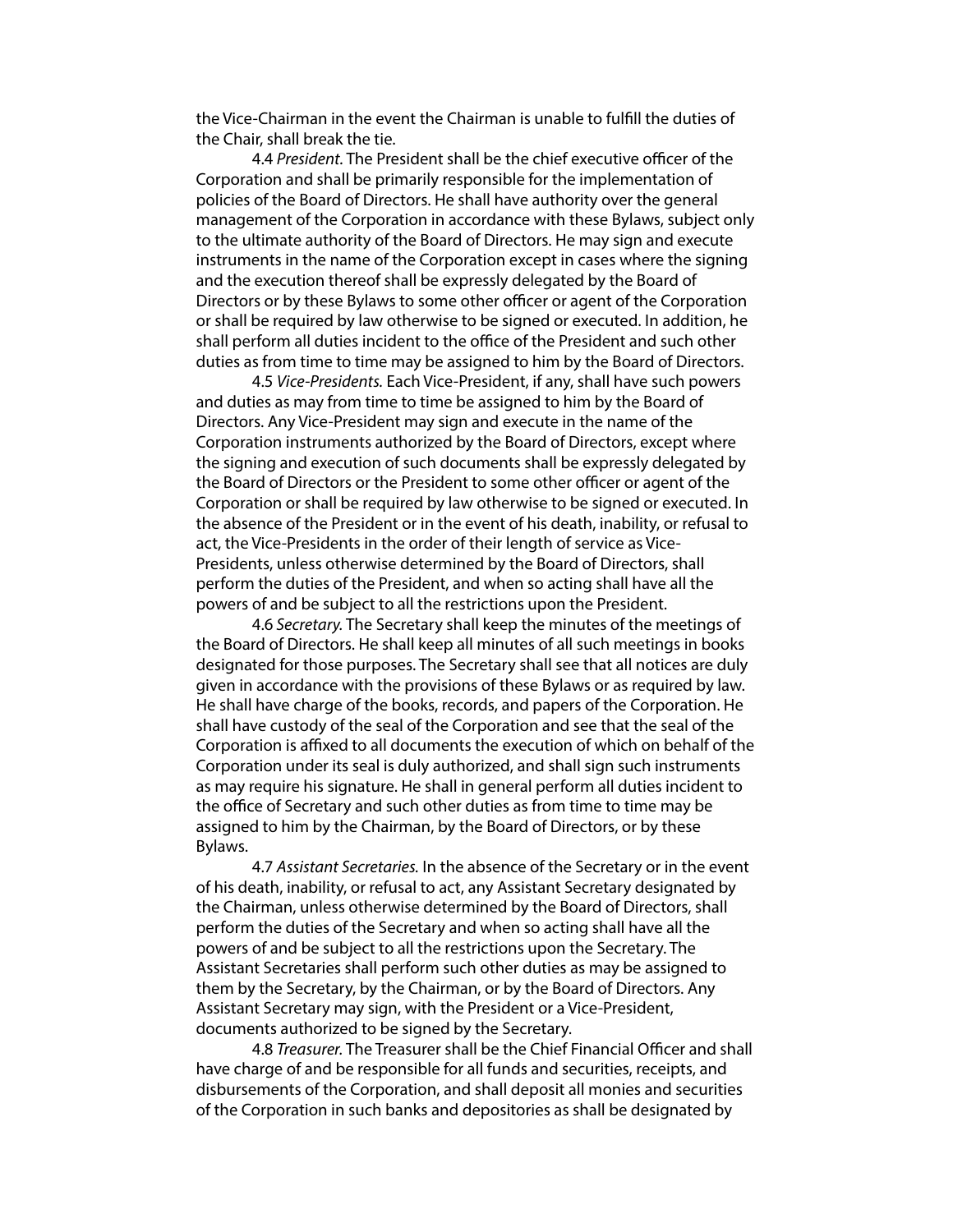the Board of Directors, provided that the Board of Directors may appoint a custodian or depository for any such funds or securities, and the Board of Directors may designate those persons upon whose signature or authority such funds may be disbursed. He shall be responsible (i) for maintaining adequate fnancial accounts and records in accordance with generally accepted accounting practices; (ii) for the preparation of appropriate operating budgets and fnancial statements; and (iii) for the preparation and fling of all tax returns required by law.

 4.9 *Assistant Treasurers.* In the absence of the Treasurer or in the event of his death, inability, or refusal to act, any Assistant Treasurer designated by the Chairman, unless otherwise determined by the Board of Directors, shall perform the duties of the Treasurer, and when so acting shall have all the powers of and be subject to all the restrictions upon the Treasurer. They shall perform such other duties as may be assigned to them by the Treasurer, by the Chairman, or by the Board of Directors.

 4.10 *Validity of Signatures.* In case any person whose signature shall appear on any bond, note, or other evidence of indebtedness of the Corporation shall cease to be an officer or hold an office different from that held at the time of signature before the delivery of such instrument, such signature shall nevertheless by valid and sufficient for all purposes the same as if he had remained in such office until such delivery.

 4.11 *Compensation.* The compensation of all officers of the Corporation shall be fxed by the Board of Directors, and no officer shall serve the Corporation in any other capacity and receive compensation therefor unless such additional compensation is authorized by the Board of Directors prior to the rendition of such services.

#### **ARTICLE V**

## INDEBTEDNESS

 No indebtedness of the Corporation in excess of \$10,000 shall be incurred other than in the normal course of business, except as may be approved by resolution adopted by a majority of the directors in office.

 Any or all of such indebtedness may be represented by notes, debentures, bonds, or other securities, either unsecured or secured by, or issued under, a mortgage, trust indenture, or otherwise, and may be issued at such times and upon such terms as the Board of Directors shall determine.

#### **ARTICLE VI**

## CONTRACTS, LOANS, CHECKS, AND DEPOSITS

 6.1 *Contracts.* The Board of Directors may authorize any officer or officers, agent or agents, to enter into any contract or execute and deliver any instrument in the name of and on behalf of the Corporation, and such authority may be general or confned to specifc instances.

 6.2 *Loans.* No loans shall be contracted on behalf of the Corporation, and no evidence of indebtedness shall be issued in its name unless authorized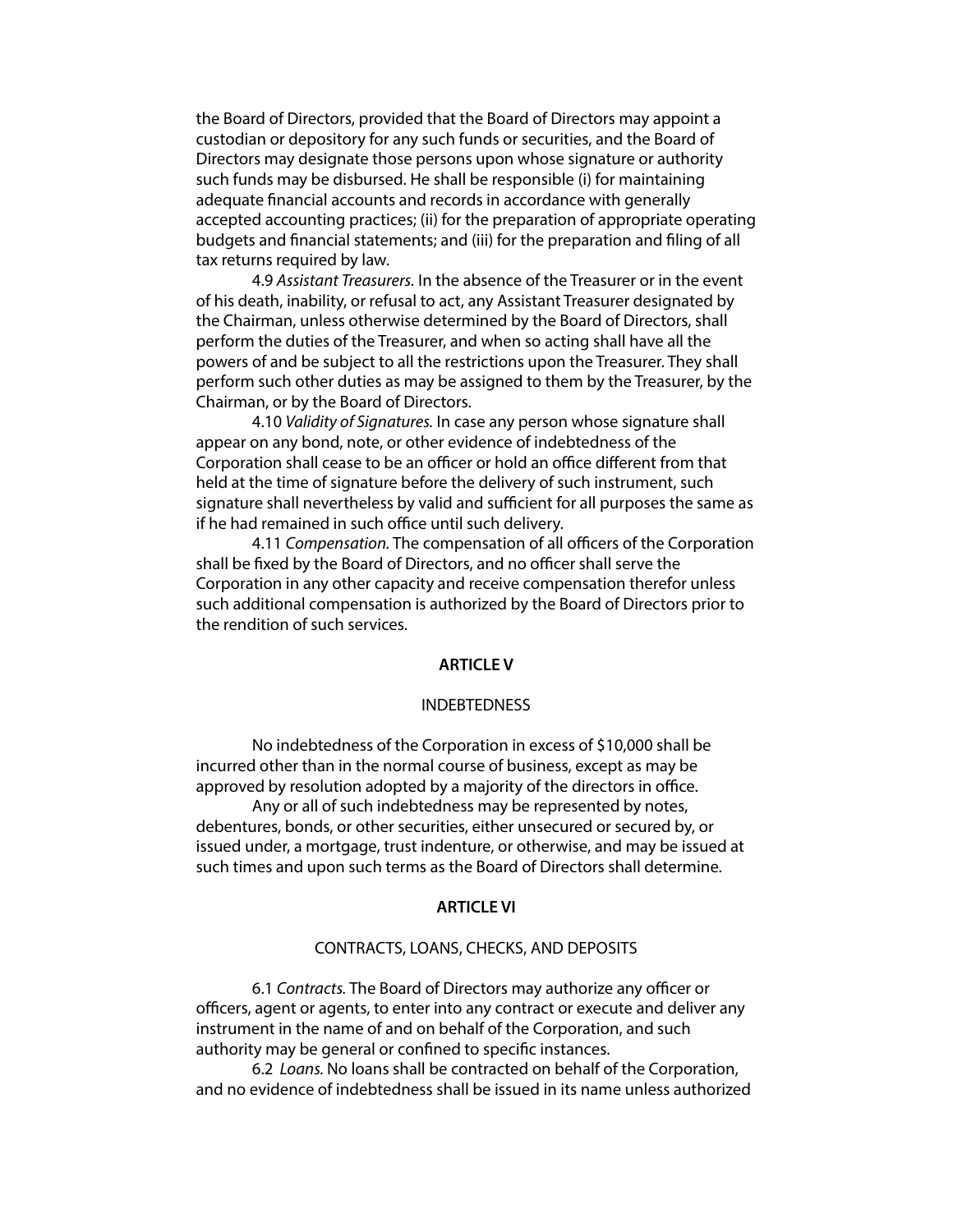by a resolution of the Board of Directors. Such authority may be general or confned to specifc instances.

 6.3 *Checks and Drafts.* All checks, drafts, or other orders for the payment of money, issued in the name of the Corporation, shall require the signature of two people, both of whom are an officer or officers, agent or agents, or employee or employees of the Corporation and shall be signed in such manner, including facsimile signatures, as shall from time to time be determined by resolution of the Board of Directors.

 6.4 *Deposits.* All funds of the Corporation not otherwise employed shall be deposited from time to time to the credit of the Corporation in such depositories as the Board of Directors may select.

#### **ARTICLE VII**

# EARNINGS AND DISSOLUTION

 7.1 *Earnings.* No part of the earnings of the corporation shall inure to the beneft of, or be distributable to, its members, directors, officers, or other private persons, except that the corporation shall be authorized and empowered to pay reasonable compensation for services to be rendered and to make payments and distributions in furtherance of purposes set forth in these articles of incorporation. No substantial part of the activities of the corporation shall be the carrying on of propaganda or otherwise attempting to infuence legislation, and the corporation shall not participate in or intervene in (including the publishing or distribution or statements) any political campaign on behalf of or in opposition to any candidate for public office. Notwithstanding any other provisions of these articles, the corporation shall not carry on any other activities not permitted to be carried on (a) by a corporation exempt from Federal income tax under Section 501(c)(3) of the Code or (b) by a corporation, contributions to which are deductible under Section 170(c)(2) of the Code.

 7.2 *Dissolution.* Upon the dissolution of the corporation, the Board of Directors shall, after paying or making provision for the payment of all of the liabilities of the corporation, dispose of all of the assets of the corporation exclusively for the purposes of the corporation in such manner, or to such organization or organizations organized and operated exclusively for religious, charitable, educational, scientifc or literary purposes as shall at the time qualify as an exempt organization or organizations under Section 501(c) (3) of the Code as the Board of Directors shall determine, or to federal, state, or local governments to be used exclusively for public purposes. Any such assets not so disposed of shall be disposed of by the Superior Court of the County in which the principal office of the corporation is then located, exclusively for such purposes or to such organizations, as such court shall determine, which are organized and operated exclusively for such purposes, or to such governments for such purposes.

## **ARTICLE VIII**

## GENERAL PROVISIONS